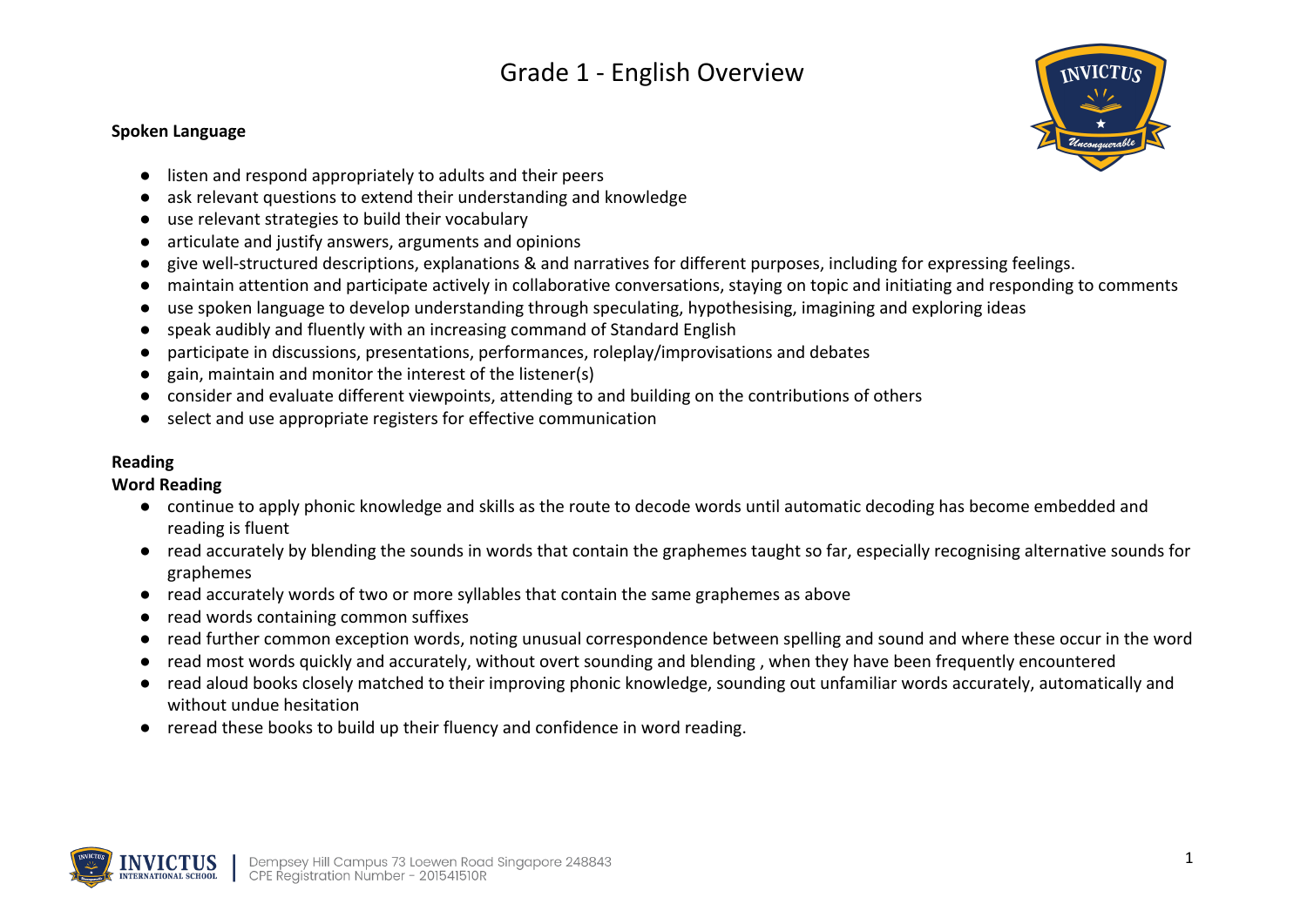## **Comprehension**

Develop pleasure in reading, motivation to read, vocabulary and understanding by:

- i. listening to, discussing and expressing views about a wide range of contemporary and classic poetry, stories and non-fiction at a level beyond that at which they can read independently
- ii. discussing the sequence of events in books and how items of information are related
- iii. becoming increasingly familiar with and retelling a wider range of stories, fairy stories and traditional tales
- iv. being introduced to non-fiction books that are structured in different ways
- v. recognising simple recurring literary language in stories and poetry
- vi. discussing and clarifying the meanings of words, linking new meanings to known vocabulary
- vii. discussing their favourite words and phrases
- viii. continuing to build up a repertoire of poems learnt by heart, appreciating these and reciting some, with appropriate intonation to make the meaning clear

Understand both the books that they can already read accurately and fluently and those that they listen to by

- i. drawing on what they already know or on background information and vocabulary provided by the teacher
- ii. checking that the text makes sense to them as they read, and correcting inaccurate reading
- iii. making inferences on the basis of what is being said and done
- iv. answering and asking questions
- v. predicting what might happen on the basis of what has been read so far
- participate in discussion about books, poems and other works that are read to them and those that they can read for themselves, taking turns and listening to what others say
- explain and discuss their understanding of books, poems and other material, both those that they listen to and those that they read for themselves.

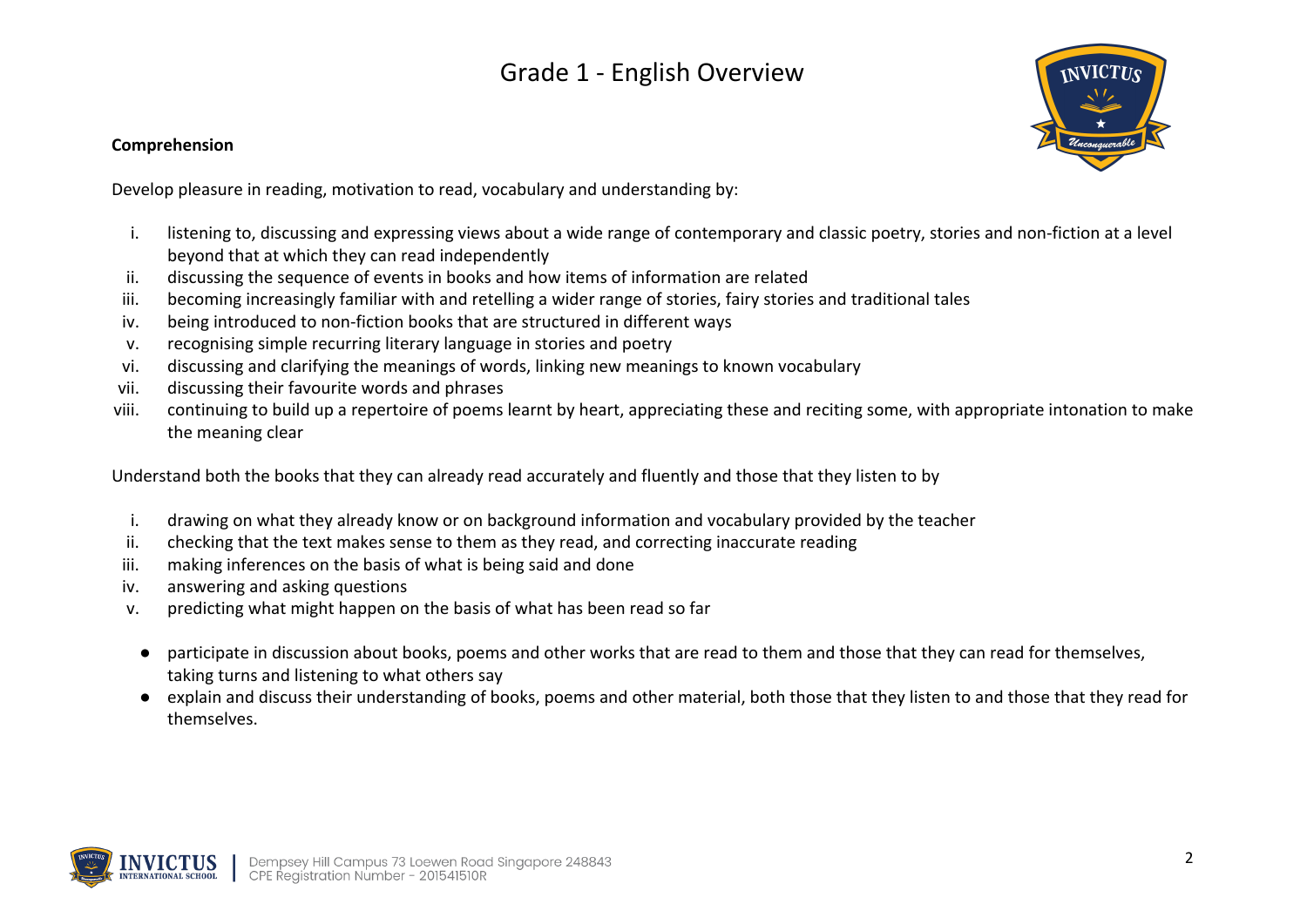## **Writing**

## **Spelling**

Spell by:



- i. segmenting spoken words into phonemes and representing these by graphemes, spelling many correctly
- ii. learning new ways of spelling phonemes for which 1 or more spellings are already known, and learn some words with each spelling, including a few common homophones
- iii. learning to spell common exception words
- iv. learning to spell more words with contracted forms
- v. learning the possessive apostrophe (singular)
- vi. distinguishing between homophones and near-homophones
	- add suffixes to spell longer words, including –ment, –ness, –ful, –less, –ly
	- write from memory simple sentences dictated by the teacher that include words using the GPCs, common exception words and punctuation taught so far.

#### **Handwriting and Presentation**

- form lower-case letters of the correct size relative to one another
- start using some of the diagonal and horizontal strokes needed to join letters and understand which letters, when adjacent to one another, are best left unjoined
- write capital letters and digits of the correct size, orientation and relationship to one another and to lower-case letters
- use spacing between words that reflects the size of the letters.

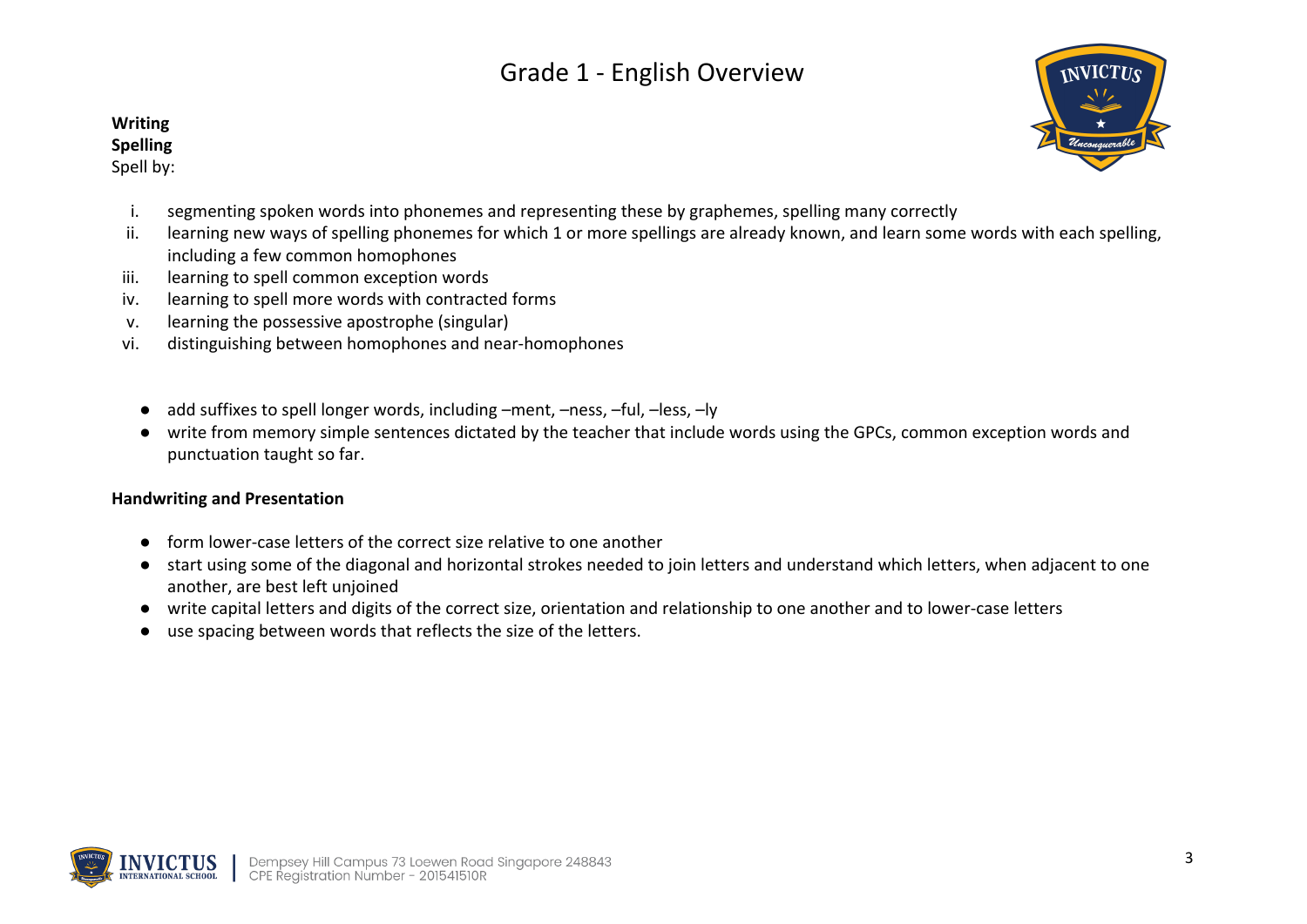## **Composition**

Develop positive attitudes towards and stamina for writing by:

- i. writing narratives about personal experiences and those of others (real and fictional)
- ii. writing about real events
- iii. writing poetry
- iv. writing for different purposes

Consider what they are going to write before beginning by:

- i. planning or saying out loud what they are going to write about
- ii. writing down ideas and/or keywords, including new vocabulary
- iii. encapsulating what they want to say, sentence by sentence

Make simple additions, revisions and corrections to their own writing by:

- i. evaluating their writing with the teacher and other pupils
- ii. rereading to check that their writing makes sense and that verbs to indicate time are used correctly and consistently, including verbs in the continuous form
- iii. proofreading to check for errors in spelling, grammar and punctuation (for example, ends of sentences punctuated correctly)
	- Read aloud what they have written with appropriate intonation to make the meaning clear